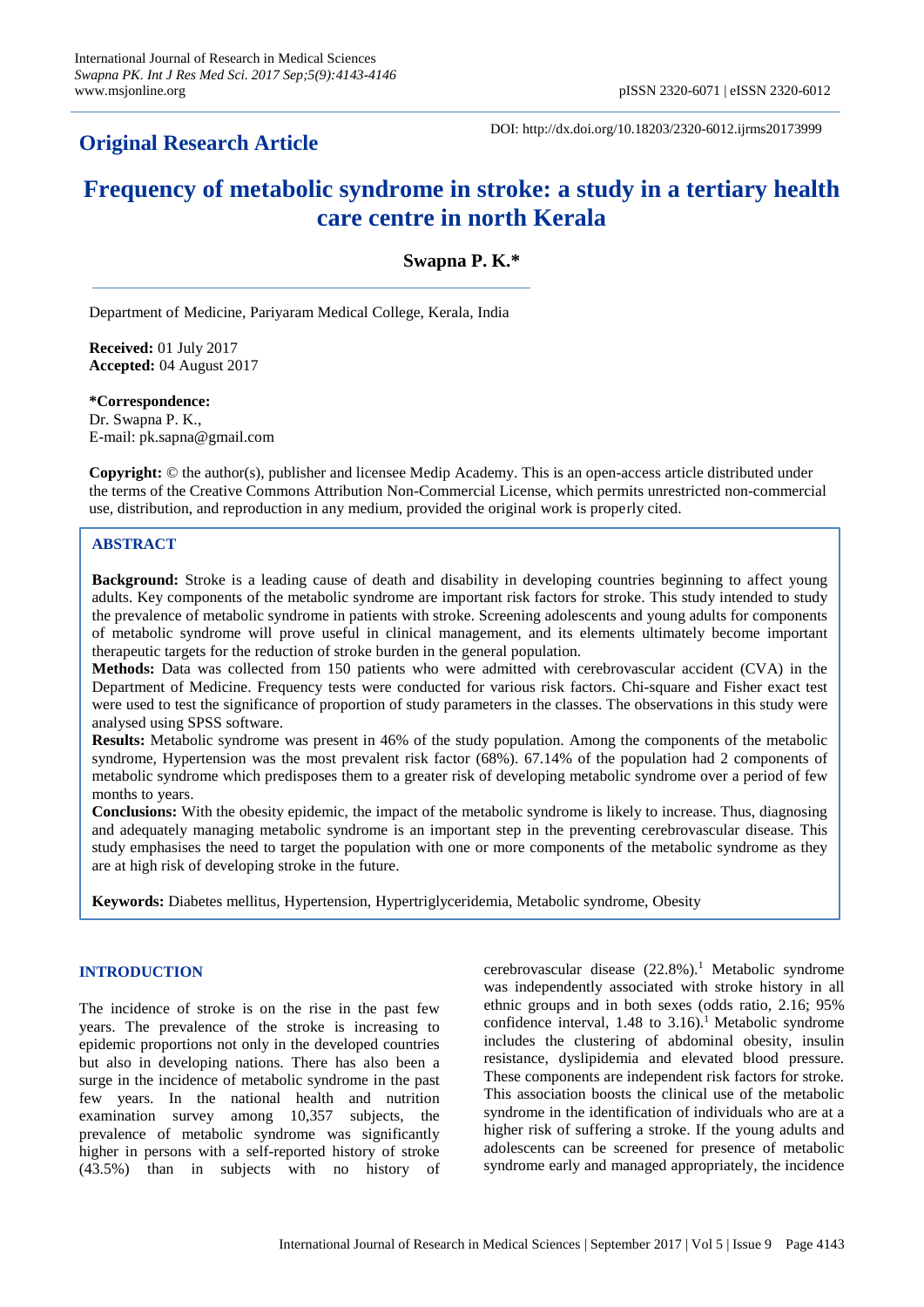of stroke could be reduced and thereby the morbidity. This emphasizes the importance of this study.

Studies have revealed that South Asians develop metabolic abnormalities at a lower body mass index and waist circumference than other ethnic population.<sup>2</sup> Most studies show that the metabolic syndrome is associated with an approximate doubling of cardiovascular disease risk and a 5-fold increased risk for type-2 Diabetes Mellitus.<sup>2</sup> Metabolic syndrome also plays a crucial role in development of stroke. It also increases the risk of nonalcoholic fatty liver disease, and fertility disorders.<sup>2</sup>

Abdominal adiposity and insulin resistance appear play a central role in the pathogenesis of this syndrome and its individual components. The increased risk of cardiovascular disease in patients with the metabolic syndrome is due to the inflammatory and hypercoagulable states that may occur in these patients.<sup>3</sup> In the presence of visceral obesity, several circulating inflammatory mediators including tumour necrosis factor (TNF), leptin, interleukin-6 (IL-6) and angiotensinogen are produced by the adipose tissue, thus suggesting the crucial role of visceral obesity in this syndrome.<sup>4</sup>

TNF inhibits insulin signaling and contributes to insulin resistance. Increase in blood pressure is due to Leptin which activates the immune system. IL-6 stimulates the production of C-reactive protein in the liver in obese subjects. Angiotensin II which is produced from angiotensinogen exerts its adverse endocrine effects through angiotensin II type 1 receptor (AT1) leading to aldosterone secretion and its effects, oxidative stress, sympathetic stimulation and vasoconstriction. $4$  The metabolic syndrome is also associated with increased plasma levels of fibrinogen, coagulation factor VII and factor VIII causing a potential hypercoagulable state along with increased levels of plasminogen activator inhibitor-1, thus leading to a hypofibrinolytic state. All these elements predispose to thrombosis and hence increase the probability of stroke and coronary artery disease.<sup>4</sup> Hence lifestyle modification and weight loss should therefore be at the core of treating and preventing the metabolic syndrome and its components.

#### **METHODS**

It is a Hospital-based cross-sectional, observation study. Data was collected from 150 patients who were admitted with cerebrovascular accident (CVA) in the Department of Medicine at Pariyaram Medical College Hospital, Kannur, Kerala, India.

Informed written consent was taken from the study participants. Detailed history including risk factors in the development of CVA, history of smoking, a history of stroke, family history of stroke, use of antidiabetic, antihypertensive and antihyperlipidemic drugs, clinical findings and investigation reports were recorded in a pretested semi-structured questionnaire.

The diagnosis of metabolic syndrome was made based on the modified NCEP-ATPIII criteria.<sup>5</sup> Patients were diagnosed as metabolic syndrome on the basis of ATPIII criteria which include presence of at least three features:

- Blood pressure of >130/85 mmHg or treated hypertension
- Serum triglyceride level of  $\geq$ 150 mg/dl (1.7 mmol/L)
- HDL cholesterol of  $\langle 40 \text{ mg/dl} (1.03 \text{ mmol/L})$  in men and  $\leq$ 50 mg/dl (1.29 mmol/L) in women
- fasting glucose of  $>100$  mg/dl (5.6 mmol/L) or previously diagnosed with type 2 diabetes and
- Central obesity measured by waist circumference.

Waist circumference was taken as greater than 90 cm in men and 80 cm in female according to waist circumference values for Asians as mentioned in the IDF criteria. <sup>5</sup> For all patients, blood pressure was taken after a rest period of 15 minutes. It was measured by a mercury sphygmomanometer with the patient in supine position in the upper limb not involved due to hemiparesis. The final blood pressure estimate was the average of three readings. Individuals on antihypertensive medications were considered as hypertension patients regardless of blood pressure levels. Waist circumference was measured by using a measuring tape positioned midway between the lowest rib and the iliac crest. Frequency tests were conducted for various risk factors. Chi-square and Fisher exact test have been used to test the significance of Proportions of study parameters in the classes. A p-value of 0.05 was considered as statistically significant. The observations in this study were analysed using SPSS version 16 software.

#### **RESULTS**

The highest prevalence of stroke was seen in the  $8<sup>th</sup>$ decade. In males, the prevalence of stroke was highest in the 8<sup>th</sup> decade, and in females, the prevalence of stroke was highest in the 6<sup>th</sup> decade (Table 1).

#### **Table 1: Age and sex-wise distribution of study population.**

| Age (years) | Males (No.) | <b>Females (No.)</b> |
|-------------|-------------|----------------------|
| 40-49       | 6           | 5                    |
| 50-59       | 16          | 15                   |
| 60-69       | 21          | 12                   |
| 70-79       | 33          | 12                   |
| 80-89       | 11          | 6                    |
| 90-99       | 3           |                      |
| Total       | 90          | 50                   |

Hypertension was prevalent in 68% of the study population. 37.14 % of the study population had Diabetes Mellitus. Impaired glucose tolerance was prevalent in 39% of the study population. Ischemic heart disease was the commonest cardiac disease associated with stroke (65%) followed by atrial fibrillation (19%), and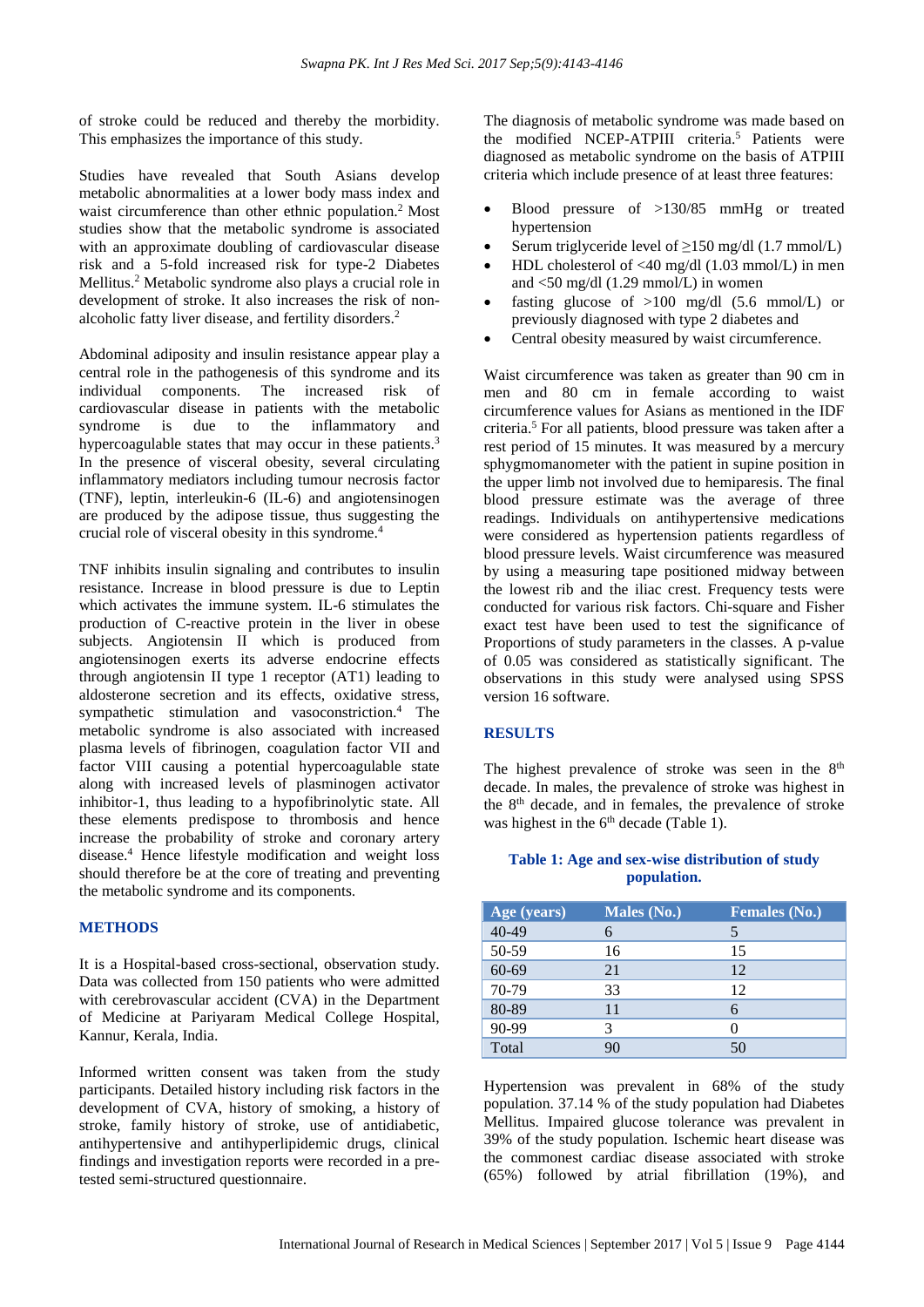rheumatic heart disease (12%). 17.14% of the study population were detected to have elevated triglyceride levels and 58.57% of the study population had low HDL levels (Figure 1).



#### **Figure 1: Prevalence of risk factors among the study subjects.**

Impaired glucose tolerance, an important risk factor for stroke was prevalent in 39% of our study population. Metabolic syndrome was present in 46% of the study population admitted with stroke which indicates significant burden of the disease among south Indians (Figure 2).



#### **Figure 2: Prevalence of metabolic syndrome among study subjects admitted with stroke.**

In the present study, the prevalence of metabolic syndrome was found to be more in males compared to females, in all age groups. This observation could be due to the predominance of males in the study (Figure 3).

Smoking, a risk factor for stroke was present in 69% of the study population. Past history of stroke was present in 13% of the population. 12.86% of the study population had a family history of stroke.



#### **Figure 3: Prevalence of metabolic syndrome in males and females in different age groups.**

#### **DISCUSSION**

The prevalence of stroke increased with age. This observation is supported by the study conducted by Curb JD et al.<sup>6</sup> A statistically significant association of metabolic syndrome with impaired glucose tolerance (p value: 0.001) was noted in the present study subjects admitted with stroke. The significance of this observation is substantiated by the study performed by Jianjun W et al, which illustrated that impaired glucose tolerance alone is as strong a predictor of stroke as is the metabolic syndrome.<sup>7</sup> The prevalence of metabolic syndrome was also observed to be statistically significant in the proportion of the present study subjects with history of ischemic heart disease (p value: 0.011). This observation substantiates the association of metabolic syndrome with cardiovascular disease.

Statistically significant association of metabolic syndrome with history of transient ischemic attack (p value: 0.024) and past history of stroke (p value: 0.027) was also apparent in the present study. This indicates that the cause for recurrence of stroke could be due to the previously existent metabolic syndrome. The frequency of metabolic syndrome detected in the present study was comparable to the study conducted by Koren and Morag. Et al in which the frequency of Metabolic syndrome was 56%. 8

67.14% of the present study population had two components of metabolic syndrome which predisposes them to a greater risk of developing metabolic syndrome over a period of few months to years. These patients when targeted for optimal management of metabolic syndrome would prevent the incidence of future cerebrovascular accidents (stroke). As abdominal obesity and insulin resistance play a central role in development of metabolic syndrome, measures directed at preventing obesity and impaired glucose tolerance would eventually also help to prevent development of diabetes mellitus, hypertension and dyslipidemia which are the most important risk factors for stroke.